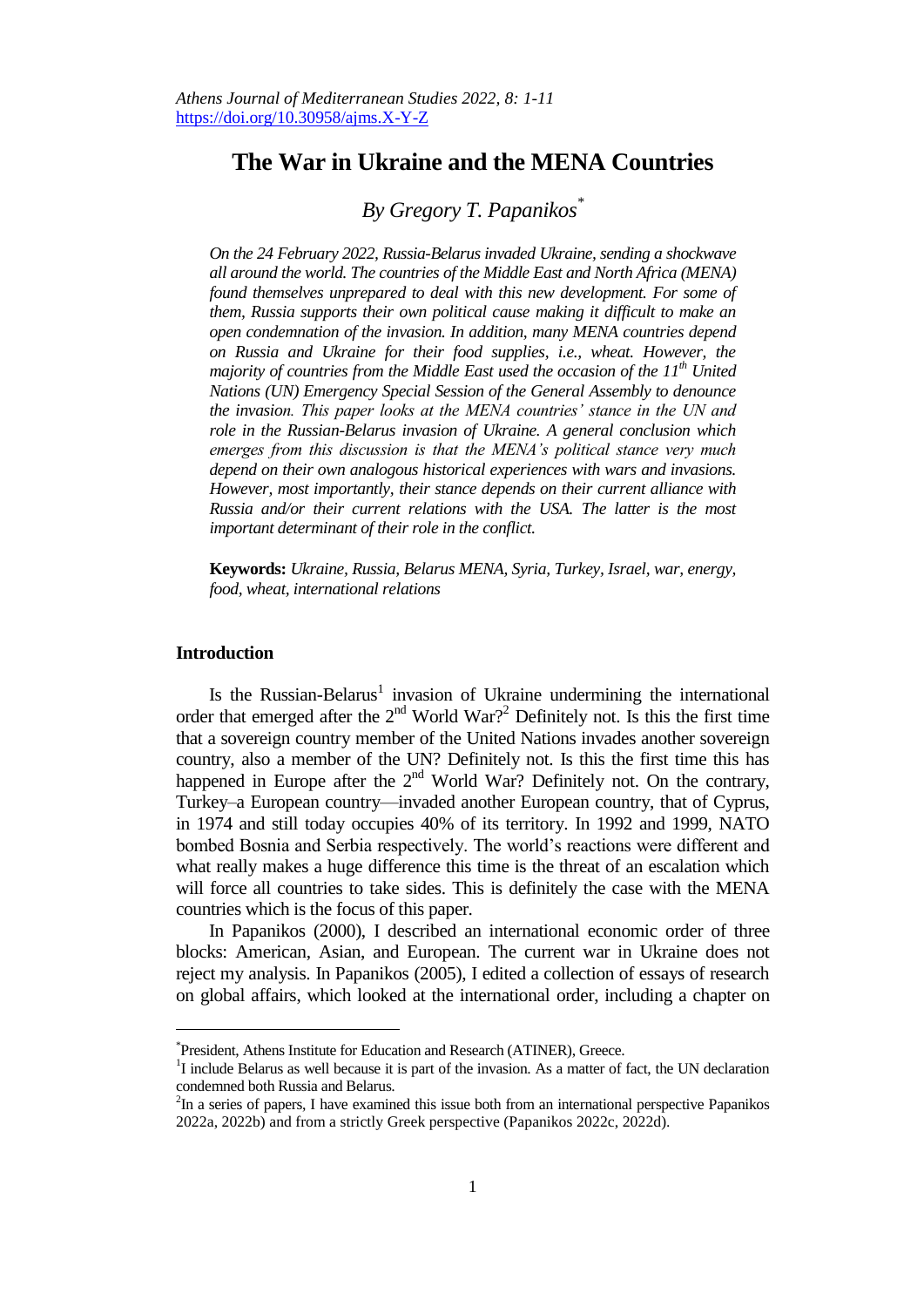Russia's policy towards Ukraine (Kaloudis 2005). The conclusion is that these issues were considered very important for global security, but nobody expected that a war would be the solution.

A common characteristic was the dominance of one country in each block: USA, Japan and Germany. Twenty years after, Japan has been overtaken by China. This is to be expected, but it is quite possible that, by 2050, China will be overtaken by India. However, as I have argued in a series of papers concerning the Ukrainian War (see fn. 2 above), the USA not only dominates its own region/ continent, but leads the rest of the world as well. Russia and China are not in a position to threaten the hegemony of the US. The international order will continue to be shaped by the US's strategic interests; the most important of which are its own economic interests. The US can dominate by acting alone. However, many countries willingly or unwillingly align themselves with the strategic global interests of the US. The Ukrainian War is not an exception. In the conclusions of Papanikos (2022b), I briefly mentioned how the world reacted to the Ukrainian War by geographical areas. The aim of this paper is to look at one of these areas, namely the MENA countries.

This study looks at the stance of the MENA countries on the war in Ukraine. I do emphasize the voting behaviour in the UN; both their rhetoric and their actions thereafter of selected countries. It seems to me that their stance stands out as examples of ambiguous foreign policy actions, primarily because they have strategic and economic difficulties in choosing sides. Of particular interests are countries like Israel and Turkey. These two countries have had a more direct role in the conflict by offering their services to mediate between the two fighting sides. This role, which historically is not unique, explains the two countries' stance: verbally condemning the invasion at the UN level, but refraining from taking any action such as imposing sanctions. These issues are examined below.

Including this introduction, the paper is organized into five sections. The following sections select a few points made by the UN resolution and relates them to Turkey's and Israel's past violations of international law and UN Charter. The third section discusses in some detail the voting behaviour of the MENA countries during the UN General Assembly meeting on 2 March 2022. The fourth section looks at the EU-MENA relations and how these are affected by the Ukrainian War. The last section concludes.

### **The United Nations' Role**

The United Nations (UN) plays a very limited role in settling international disputes, even in cases that there is no direct involvement of the permanent members of the Security Council. Thus, it did not come as surprise that the Security Council failed to condemn Russia's invasion given the veto power of Russia. However, the issue was discussed in the General Assembly which met for the  $11<sup>th</sup>$  time in an emergency special session on 1 March 2022. In total, 141 countries followed the US in condemning the Russian-Belarus invasion of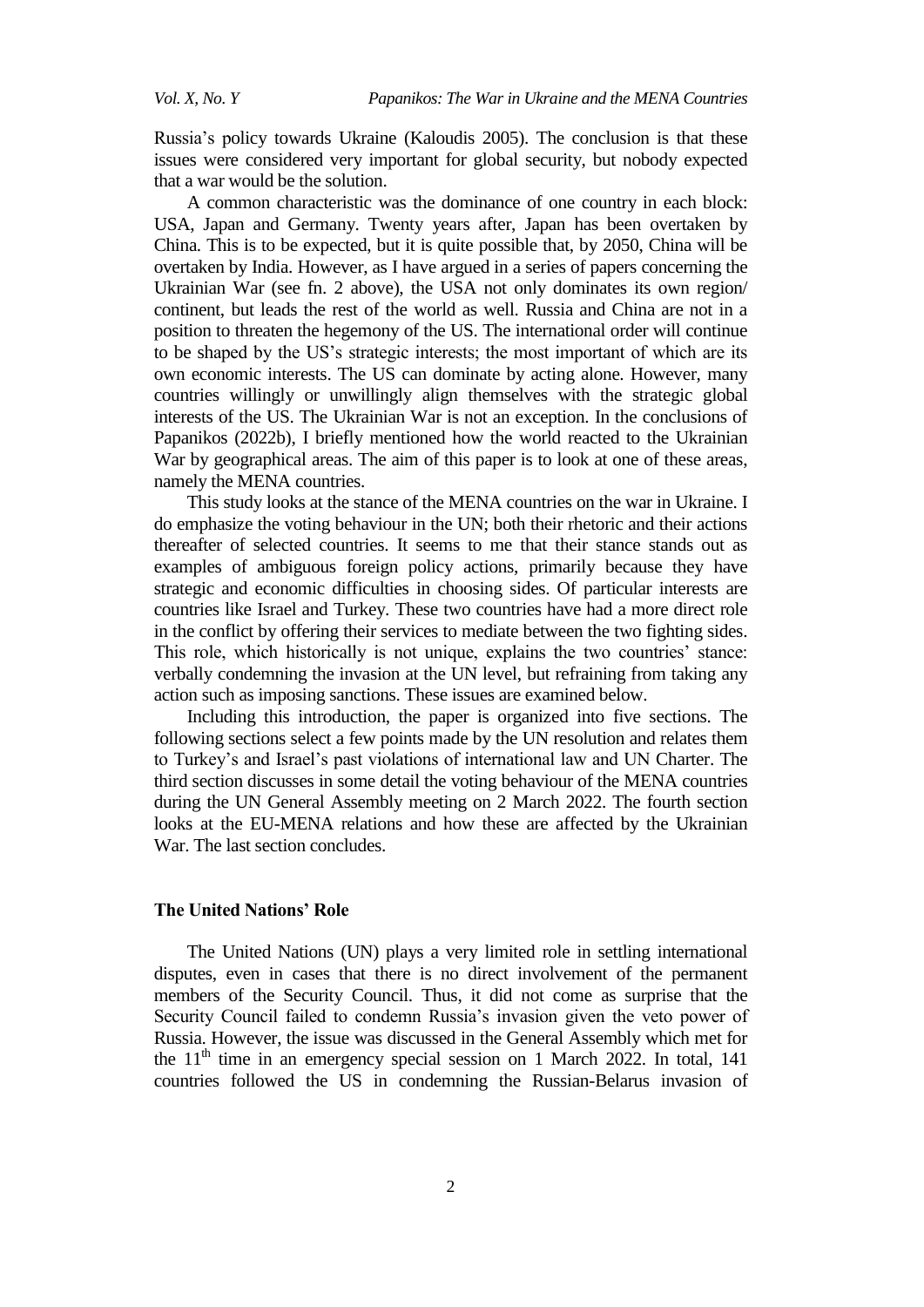Ukraine, 35 abstained and 5 were against. This shows that the US is an indisputable leader in world affairs, but not with unlimited power.

The main purpose of this paper is to briefly discuss how the MENA countries voted in the UN resolution. This issue is taken up in the next section of the paper. In the remainder of this section, I discuss some important issues mentioned in the UN declaration of the "Aggression Against Ukraine", which relates very much to the issue of the MENA's countries positions vis-à-vis the Russian-Belarus invasion.

The UN declaration recognizes that this invasion is a joint action by both Russia and Belarus. In the declaration, it is clearly stated that the General Assembly of the UN, "*Deplores* the involvement of Belarus in this unlawful use of force against Ukraine, and calls upon it to abide by its international obligations." Therefore, it is legitimate to use the term "Russian-Belarus Invasion" of Ukraine, as I did in all my previous papers on this issue.

In the UN declaration there are many points made which, if they are assumed that they are applied in the rest of the world, will have a direct effect on the MENA countries' historical past.

It is claimed that the UN is "Reaffirming that no territorial acquisition resulting from the threat or use of force shall be recognized as legal." It is of interest to note here that two countries which voted in favor of this statement and offered their kind services to mitigate and end the conflict –Turkey and Israel have been historical violators of this principle. Both countries occupy lands by the use of force, and despite the various UN resolutions, do not oblige to their international responsibilities which as the UN declaration states, "*Bearing in mind* the importance of maintaining and strengthening international peace founded upon freedom, equality, justice and respect for human rights and of developing friendly relations among nations irrespective of their political, economic and social systems or the levels of their development."

Now both countries ask Russia not to use force to acquire territories. Russia could have replied by asking these two countries to give up territories which were obtained by the use of force. As a matter of fact, the Russian foreign minister did make a link with Turkey's territorial invasion and occupation of 40% of Cyprus by the use of force. And they are right. Both invasions and occupations have been justified using exactly the same rhetoric and in violation of International Law and the UN Charter. Why then is Turkey so against the Russian-Belarus invasion?

Relative to the issues discussed in this paper are the impacts of the conflict on food and energy supply.<sup>3</sup> In the words of the UN declaration, "Expressing concern also about the potential impact of the conflict on increased food insecurity globally, as Ukraine and the region are one of the world's most important areas for grain and agricultural exports, when millions of people are facing famine or the immediate risk of famine or are experiencing severe food insecurity in several regions of the world, as well as on energy security."

 $\overline{a}$ 

<sup>&</sup>lt;sup>3</sup>On the latter issue and relative to the Mediterranean countries' energy policy, see Papanikos (2017).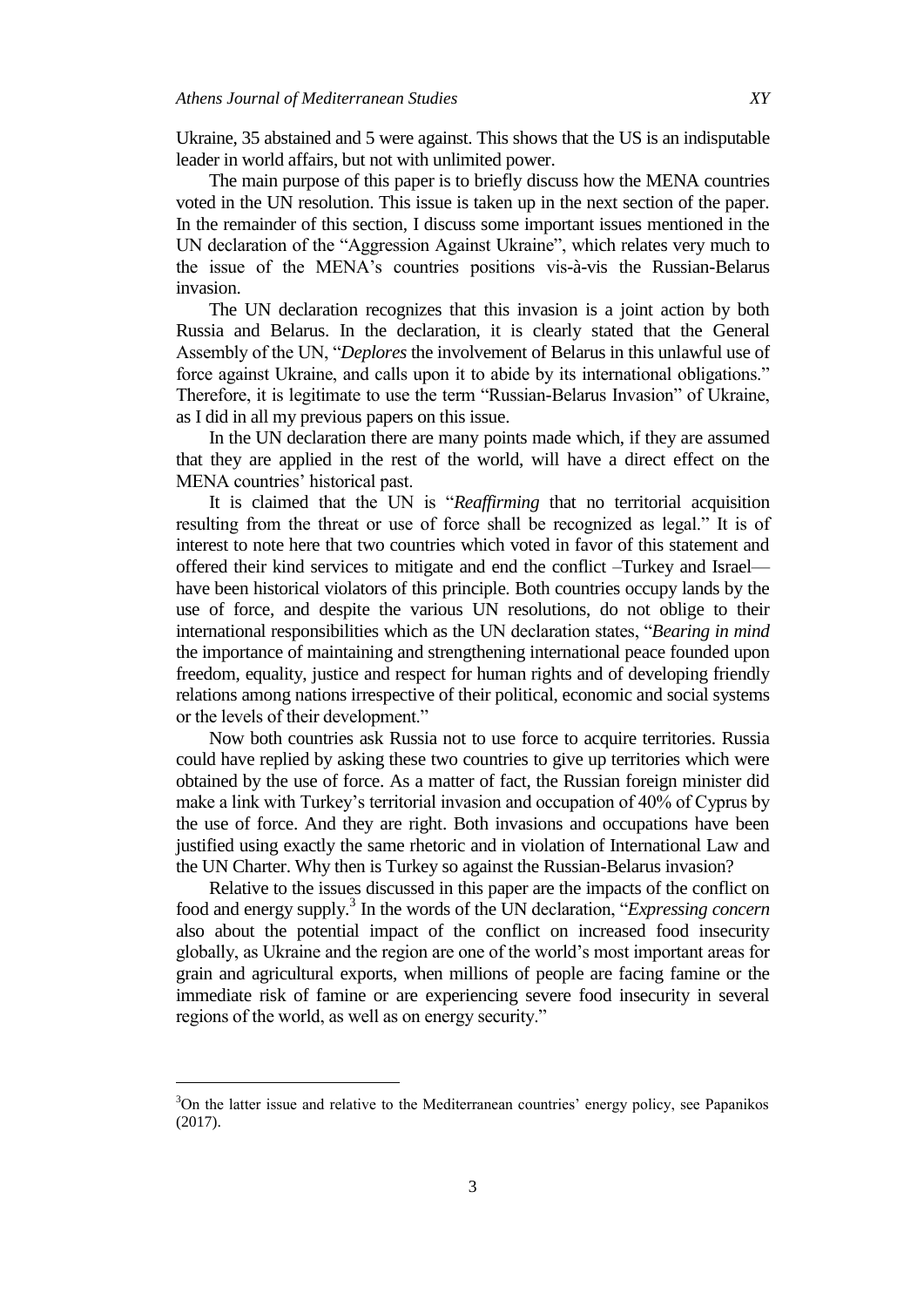These two issues of food supply and energy are directly related to the stance that the MENA countries have taken on the Russian-Belarus invasion of Ukraine. Both issues are discussed in the next sections of the paper.

### **The MENA Countries Stance in the UN Resolution on Ukraine**

The positions of each country are based on a policy brief released by The Washington Institute for Near East Policy as a *Policy Analysis* document on 2 March 2022 and the official stances of individual countries, if available, obtained from various sources.

Table 1 compares votes and percentages of all countries with the MENA countries. The resolution was sponsored by 96 countries; 4 of which were from the MENA region (see Table 2). In total, 181 countries participated in the vote out of 193 UN member states. From these, 141 countries voted in favor, 5 against (Belarus, North Korea, Eritrea, Syria and Russia), while there were 35 abstentions.

As far as the approval rate is concerned, the MENA countries' voting behaviour was similar to the voting of all UN members. Of those whom voted, 78% of the UN members approved the resolution; $<sup>4</sup>$  the same approval rate was</sup> achieved by the MENA countries. If the abstentions are included, then 74% of the MENA countries approved the resolution, which is one percentage point higher than the overall UN approval rate.

| <b>Voting</b> | <b>Number</b><br>of<br><b>Countries</b> | Percentage<br>of those<br><b>Voted</b> | <b>Percentage</b><br>of the total<br>UN<br><b>Members</b> | <b>MENA</b><br><b>Countries</b> | Percentage<br>of the<br><b>MENA</b><br>Voted | Percentage<br>of the<br><b>MENA</b><br><b>Members</b> |
|---------------|-----------------------------------------|----------------------------------------|-----------------------------------------------------------|---------------------------------|----------------------------------------------|-------------------------------------------------------|
| Approval      | 141                                     | 78%                                    | 73%                                                       | 14                              | 78%                                          | 74%                                                   |
| Against       | 5                                       | 3%                                     | 3%                                                        |                                 | 6%                                           | 5%                                                    |
| Abstain       | 35                                      | 19%                                    | 18%                                                       | 3                               | 17%                                          | 16%                                                   |
| Absent        | 12                                      |                                        | 6%                                                        |                                 |                                              | 5%                                                    |
| Total         | 193                                     | 100%                                   | 100%                                                      | 19                              | 100%                                         | 100%                                                  |

**Table 1.** *Voting on the UN Resolution on Ukraine (2 March 2022)*

*Note:* Percentages may not add up due to rounding.

 $\overline{a}$ 

The conclusion which emerges from Table 1 is that the voting behaviour of the MENA countries is no different from the overall vote of the UN members. This might come as a surprise given the direct interests and the historical experiences and ties of these countries. The most important interests are economic and security-defense.

Table 2 presents how the individual MENA countries voted during the emergency special session of the UN General Assembly on 2 March 2022. MENA countries may vote very similar to the world average, but the justification of their vote shows that there are differences. This explains their actions and rhetoric

<sup>&</sup>lt;sup>4</sup>However, the opposite is true if countries voting is weighted by their population. Then, only 36% of the world's population condemned the Russian-Belarus invasion of Ukraine. Two-thirds of the world's population either abstained or voted against the resolution.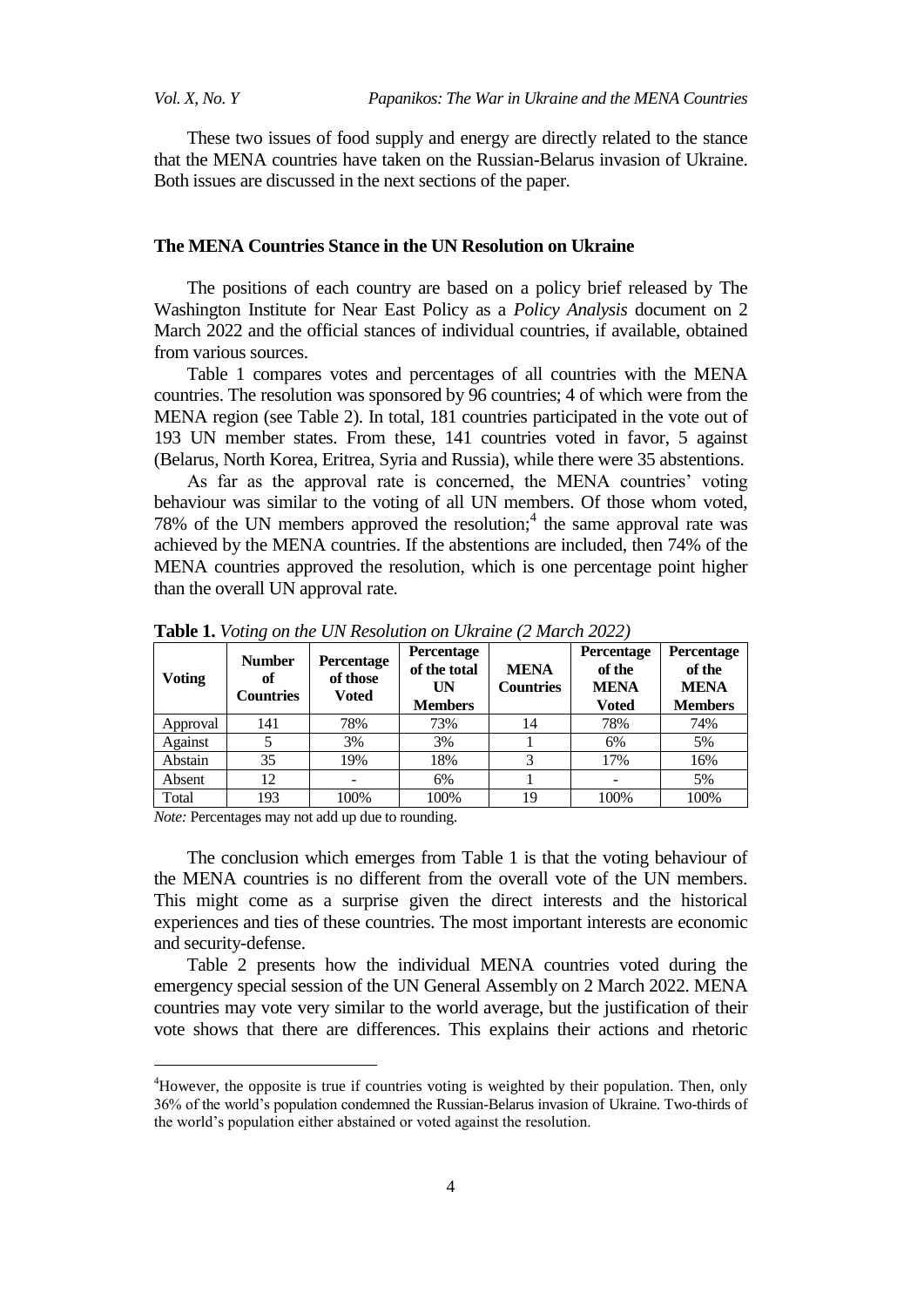which were expressed during the UN meeting and the following days as the war progressed.

For example, Turkey and Israel voted in favor and cosponsored the resolution (see Table 2). However, this voting behaviour did not prevent these two countries to play a leading role in trying to bring the two sides of the conflict together, and through a peaceful dialogue, solve their differences.

Turkey and Israel used very strong language in condemning the Russian-Belarus invasion of Ukraine. According to Turkey's position in the UN, "...In today's resolution, the UN emphasizes loud and clear that it stands against egregious violations of the independence, sovereignty, territorial integrity, and political unity of fellow member states."

Turkey used the same arguments in favor of Libya, as I have explained in Papanikos (2020b). What is of interest here is that Turkey is guilty of violating international law when it invaded Cyprus in 1974. However, Turkey wants to play the role of a mediator with the hope that this will improve its relations with the neighboring countries, EU and most importantly with the US. In addition, Turkey is facing an economic crisis and next year (2023) an election is forthcoming.

Turkey's historical role,<sup>5</sup> at least in the previous century, was always wait and see. It did not participate in the  $1<sup>st</sup>$  and the  $2<sup>nd</sup>$  World Wars when all of Europe was in flames. It appears that it wants to follow a similar line by not taking an active role in condemning Russia, even though in the UN resolution was very critical of the invasion and no action followed this rhetoric.

Turkey abstained from voting on Russia's expulsion from the Council of Europe and refrained from following the EU and US in imposing economic and other sanctions. Russia is Turkey's biggest economic partner. Turkey depends on Russia for its gas and wheat needs. It is also a great destination for Russian tourists. On the other hand, Ukraine is an important trade partner of Turkey, especially in the supply of military equipment.<sup>6</sup> This explains why Turkey finds itself in a very difficult position.

Similarly, Israel strongly condemned the invasion and call for a respect of the territorial integrity and sovereignty of Ukraine. At the same time, they offer their services to find a diplomatic solution; in their own words, "Given our deep ties with both sides, we are willing to contribute to the diplomatic effort if so requested, and have been trying to do so in the last couple of weeks. Israel expresses its concern for the safety of the people of Ukraine, including the numerous Israeli citizens living there and the sizable Jewish communities in the affected areas."

But as was the case with Turkey, Israel has also been condemned for exactly the same violation as Russia in international law and the UN charter. As in the case of Turkey, Israel faces many dilemmas over the Russia-Belarus invasion of Ukraine. Israel wants to maintain its good relation with Russia so that it can operate with relative freedom over the Syrian skies. In addition, both countries of the conflict have strong Jewish communities; part of which is the current President of Ukraine.

 $\overline{a}$ 

<sup>5</sup>On the role of Turkey, I have written a number of papers; see Papanikos (2020a, 2021a).

 ${}^{6}$ The military spending issue is discussed in Papanikos (2015).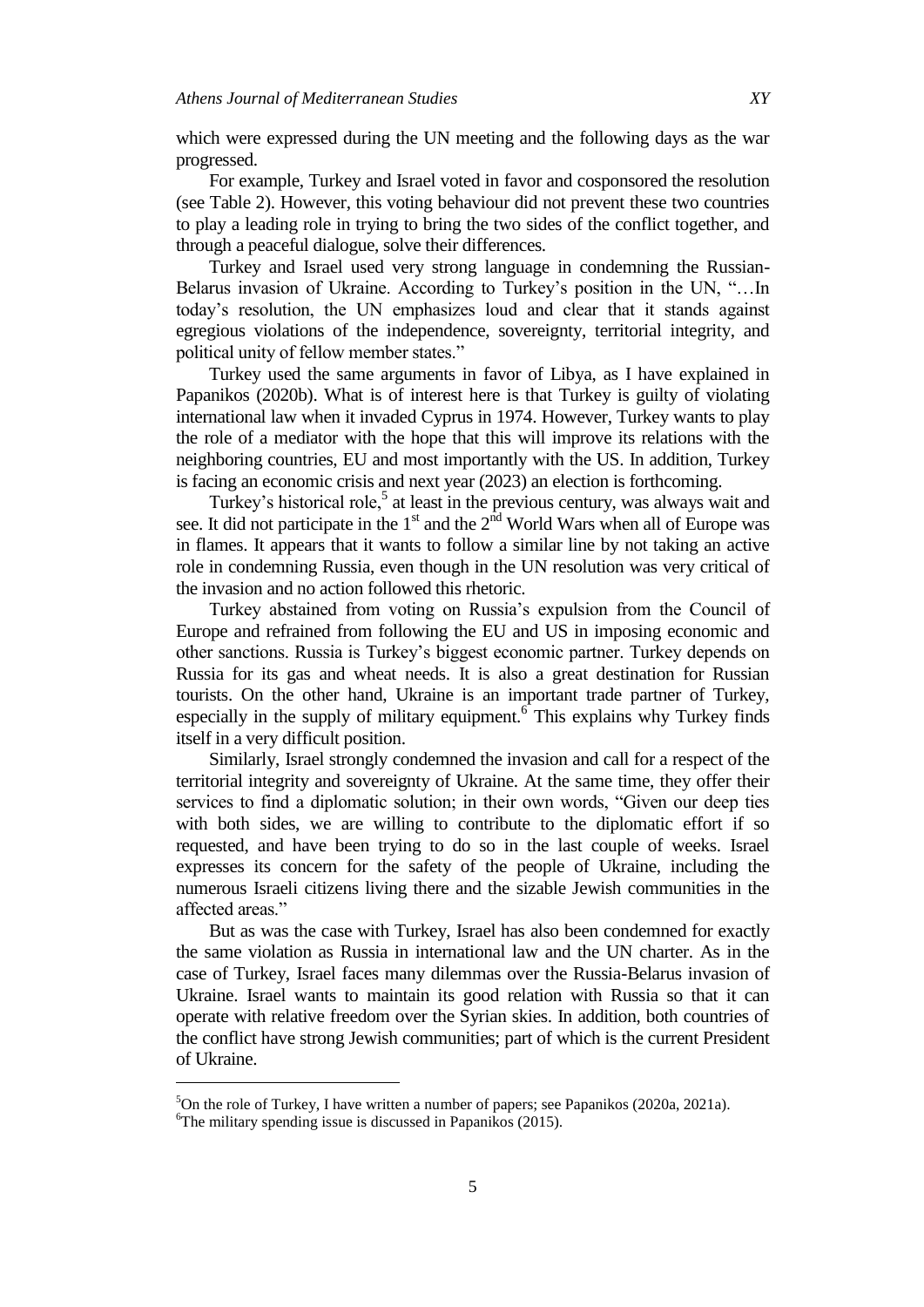$\overline{a}$ 

These two countries are examples, if nothing else, of the hypocrisy of the countries' stance when it comes to international affairs. The international law and the principles of the UN are accepted and used if and only if it serves the present interests of the countries. This is what history teaches us starting from the father of history, Herodotus, but above all the greatest historian of all time, Thucydides.<sup>7</sup>

|                | Country                        | <b>Formal Vote</b>          | <b>Justification</b>                                              | <b>Stance/Tone</b> |
|----------------|--------------------------------|-----------------------------|-------------------------------------------------------------------|--------------------|
| $\mathbf{1}$   | Algeria                        | Abstain                     | Dialogue                                                          | Neutral            |
| $\overline{2}$ | Bahrain                        | In favor                    | Dialogue                                                          | Pro-USA            |
| $\overline{3}$ | Egypt                          | In favor<br>Dialogue        |                                                                   | Pro-USA            |
| $\overline{4}$ | Iran                           | Abstain                     | Dialogue                                                          | Anti-USA           |
| $\overline{5}$ | Iraq                           | Abstain                     | Dialogue                                                          | Pro-Russian        |
| 6              | <b>Israel</b>                  | In favor $-$<br>Cosponsored | <b>UN</b> Charter<br><b>International Law</b><br>Israeli Citizens | Pro-USA            |
| $\overline{7}$ | Jordan                         | In favor                    | <b>UN</b> Charter<br><b>International Law</b>                     | Pro-USA            |
| 8              | Kuwait                         | In favor $-$<br>Cosponsored | <b>UN Charter</b><br><b>International Law</b>                     | Pro-USA            |
| 9              | Lebanon                        | In favor                    | <b>UN Charter</b><br><b>International Law</b>                     | Pro-USA            |
| 10             | Libya                          | In favor                    | N/A                                                               | N/A                |
| 11             | Morocco                        | Absent                      | N/A                                                               | N/A                |
| 12             | Oman                           | In favor                    | N/A                                                               | N/A                |
| 13             | Qatar                          | In favor $-$<br>Cosponsored | <b>UN</b> Charter<br><b>International Law</b>                     | Pro-USA            |
| 14             | Saudi Arabia                   | In favor                    | N/A                                                               | N/A                |
| 15             | Syria                          | Against                     |                                                                   | Anti-USA           |
| 16             | Tunisia                        | In favor                    | Dialogue                                                          | Pro-USA            |
| 17             | Turkey                         | In favor $-$<br>Cosponsored | Very strong anti-Russian<br>position                              | Pro-USA            |
| 18             | <b>United Arab</b><br>Emirates | In favor                    | Dialogue                                                          | Pro-USA            |
| 19             | Yemen                          | In favor                    | N/A                                                               | N/A                |

**Table 2.** *The MENA Countries Vote in the UN General Assembly (2 March 2022)*

Syria's justification of its vote is of great interest. It voted against the resolution for a number of reasons. Firstly, it voted against because it wanted to reject the west's hegemony. Secondly, it voted against because Israel continues to occupy Arab lands. Thirdly, it voted against because Turkey and the US have violated the sovereignty of Syria. However, it does not say anything about Turkey's occupation of Cyprus which is similar to Israel's and Turkey's occupation of Arab and Syrian lands respectively. However, the biggest contradiction is what Turkey did to Syria –invasion and occupation—and is exactly what Russia and Belarus did to Ukraine, i.e., invasion and occupation. Thus, if someone did not know that the Syrian regime is a puppet of Russia, one would have concluded that Syria is against the resolution not so much because it favors the invasion, but because the UN did not do anything in other similar cases in the area (not to mention all of them but the

<sup>7</sup>On how to use history to explain current affairs see Papanikos (2015b, 2016, 2020a, 2020c, 2020d, 2022e).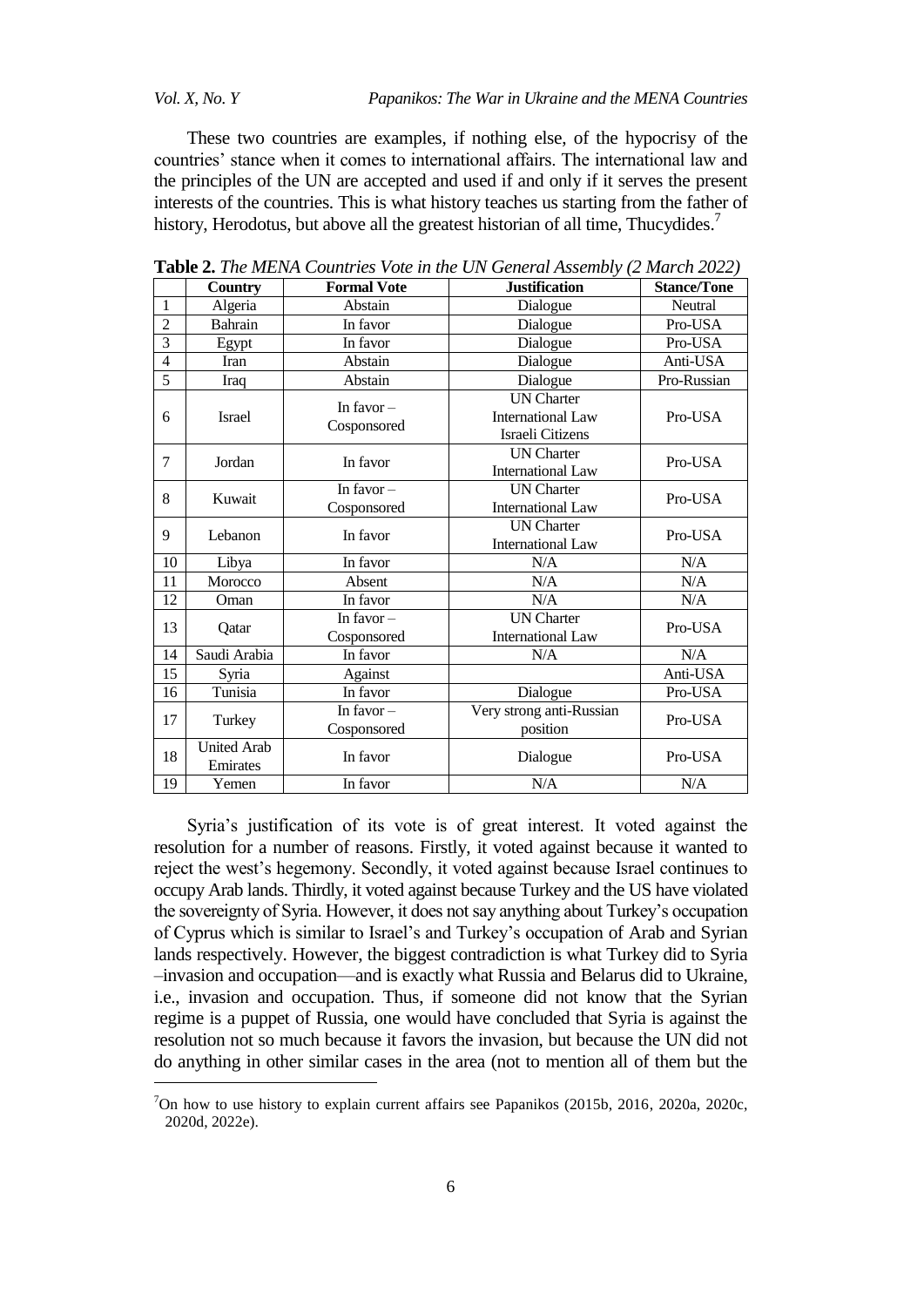ones which has an interest to them). A crystal-clear position would have been that Syria is against the resolution because it is in favor of the Russian-Belarus invasion. This is not clear from the official Syrian position. This is common to many other MENA countries' stance on the issue as is shown below. All of them use the invasion as another excuse to attack the US and the west.

Three MENA countries abstained from voting even though they have strong ties with either side of the conflict. These were Algeria, Iran and Iraq. Even though they had a common stance on the UN voting, their motivations for their voting stance however, is different as discussed below. As a general rule, one may interpret the abstaining vote as echoing divisions within the country itself.

Algeria abstained, but the language used in its position in the UN can be considered as pro-US. It called for "peaceful coexistence" and "international peace and security". Algeria's position is really surprising because of its own struggle against the French occupation which ended in 1962. However, Algeria's position can be explained albeit it is a very complicated one. Most probably, the majority of Algerians would support Russia based on historical reasons that go back to the Soviet Union. On the other hand, the recent developments have found Algeria to collaborate with NATO by participating in the last twenty years in the NATO's Mediterranean Dialogue with many other countries of the region, including Morocco, Tunisia, Egypt, and Israel.

Apart from these strategic and security explanations there are strong economic reasons that Algeria could not ignore. Firstly, the invasion increased energy prices benefiting Algeria's economy because it is a large supplier of energy to Europe through pipelines to Spain and Italy. These huge increases would compensate Algeria for the dramatic decreases in energy prices due to the pandemic. However, there is a serious tradeoff. The war increased energy prices but at the same time it increased the price of staple foods. Algeria is one the world's largest importers of wheat. All these are short-to-medium-term effects. In the long-term, if the Europe's shift to politicize its economic relations, then Algeria might be included in the list of those countries with authoritarian regimes which Europe would want to exclude from its international trade relations. All these reasons might explain why Algeria decided to abstain, and instead make a vague statement about peace and especially peaceful co-existence between Russia and the other countries which have a direct interest in the conflict which is the case with the EU.

Iran abstained, blaming the US and NATO for the invasion. It was the US that provoked the Russian invasion, Iran claimed in justifying its abstention in the UN. It nevertheless called for an immediate ceasefire and a peaceful resolution through a dialogue. Such stances are contradictory in nature. If the US is to blame for the Russian-Belarus invasion, how then will this be served by an immediate ceasefire if the Russian concerns are not met. All countries suggest a dialogue. By definition, a dialogue requires at least two parties. There is no doubt that one party is Russia. Who is going to represent the second part of the dialogue? This is not clear in many of the positions of the countries in the UN, irrespectively of how they voted. Iran is one of many such countries. Iran's stance most probably reflects internal divisions within the country and power bickering among the Office of the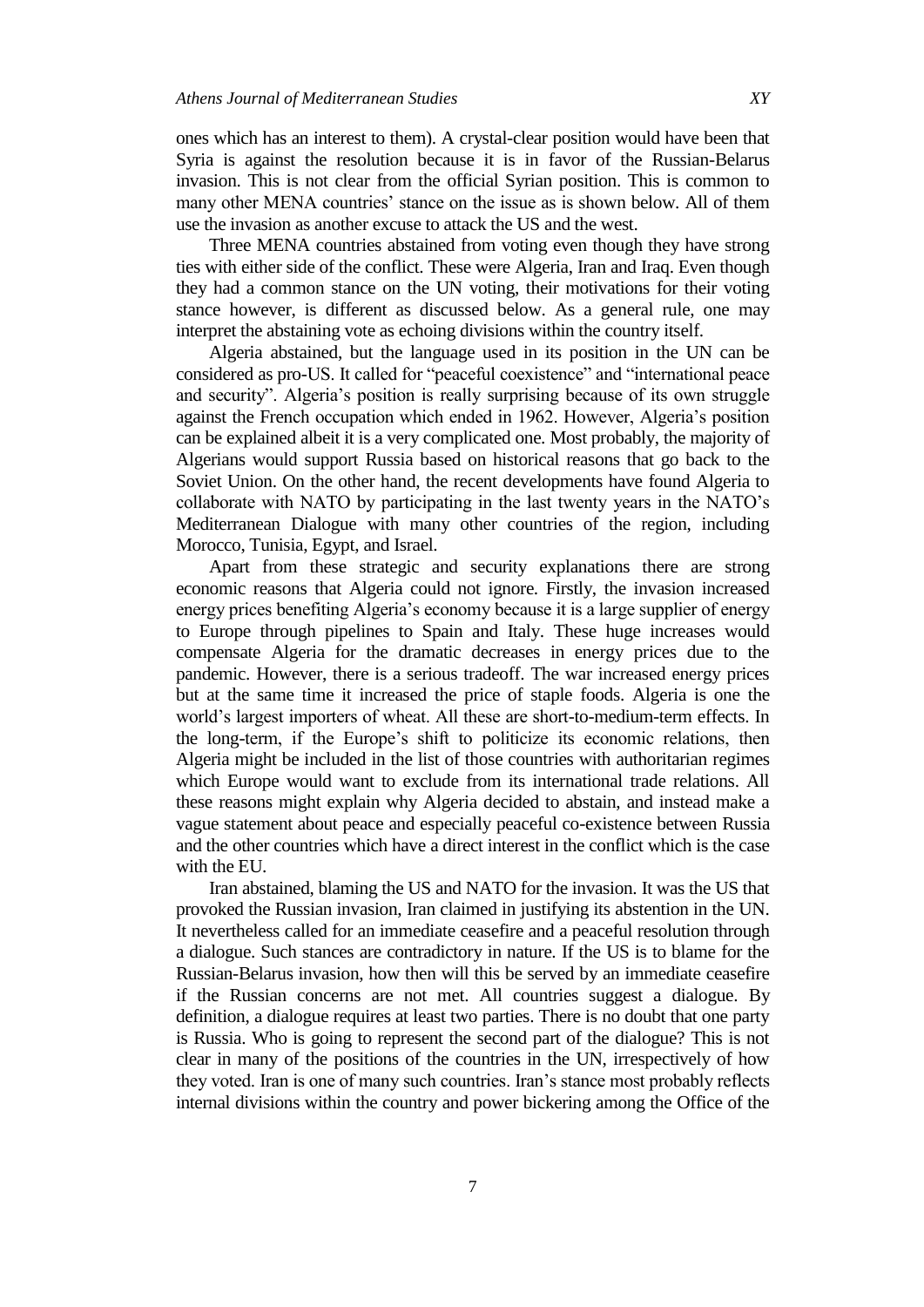Supreme Leader, the Presidency, and the Revolutionary Guards. Further research based on inside information is needed to shed light on Iran's position.

To nobody's surprise, Iraq argued and voted in a similar manner as Iran. However, there is a difference. Iraq did not accuse the US and NATO as provoking the invasion. Its justification makes no sense though. It claims that, "Iraq has decided to abstain because of our historical background in Iraq and because of our sufferings resulting from the continuing wars against our peoples." The justification would fit a vote against the Russian-Belarus invasion because this is what broke a war and endangers further escalation in Europe and elsewhere.

Of interest are the positions of the other MENA countries as well. Lebanon issued a strong statement condemning the Russian invasion which brought a strong reaction from the Russian ambassador in Beirut. Similarly, Kuwait, the only Arab country to co-sponsor the resolution, condemned Russia.

The United Arab Emirates –the only Arab country to hold a seat in the UN Security Council—abstained from condemning the Russian-Belarus invasion at the Security Council level, but voted in favor of the resolution in the UN General Assembly meeting.

The other Arab countries like Egypt, Morocco and Tunisia (as well as Algeria examined above) depend on Russia and Ukraine for their huge wheat imports and they wanted to follow a more neutral approach despite how they voted in the UN meetings.

In concluding this section and taken into consideration the active role of some MENA countries, it is evident that Turkey and Israel have used their good relations to act as mediators in the conflict, despite the fact that both countries condemned Russia for its invasion in Ukraine. Given the dominance of the US in world affairs –as this is actually demonstrated by the overwhelming majority of supporting resolution suggested by US itself—one may infer that these two traditional and strong allies of the US, such as Turkey and Israel, would never have taken these bold initiatives without the "permission" of the US. The US never condemned Turkey or Israel either for showing such a great interest.

The second overall conclusion of the MENA countries' stance on the issue is that, despite their stance in the UN, countries such as Saudi Arabia and Qatar would have been more willing to increase the supply of energy resources to Europe given the latter's decision to disentangle it from its dependency on Russian sources. It appears that there is a strong readiness all across Europe to make a permanent shift away from its dependency on Russian energy supplies to the great satisfaction of US officials. The US has committed to supply oil and gas at an affordable and competitive price. In this context, Qatar will play a leading role. This brings the discussion into the EU-Mena relations examined in the next section.

### **The EU-MENA Relations**

To the surprise of many, the EU's stance on the Russian-Belarus invasion was united, and most importantly, it acted very fast in imposing economic and other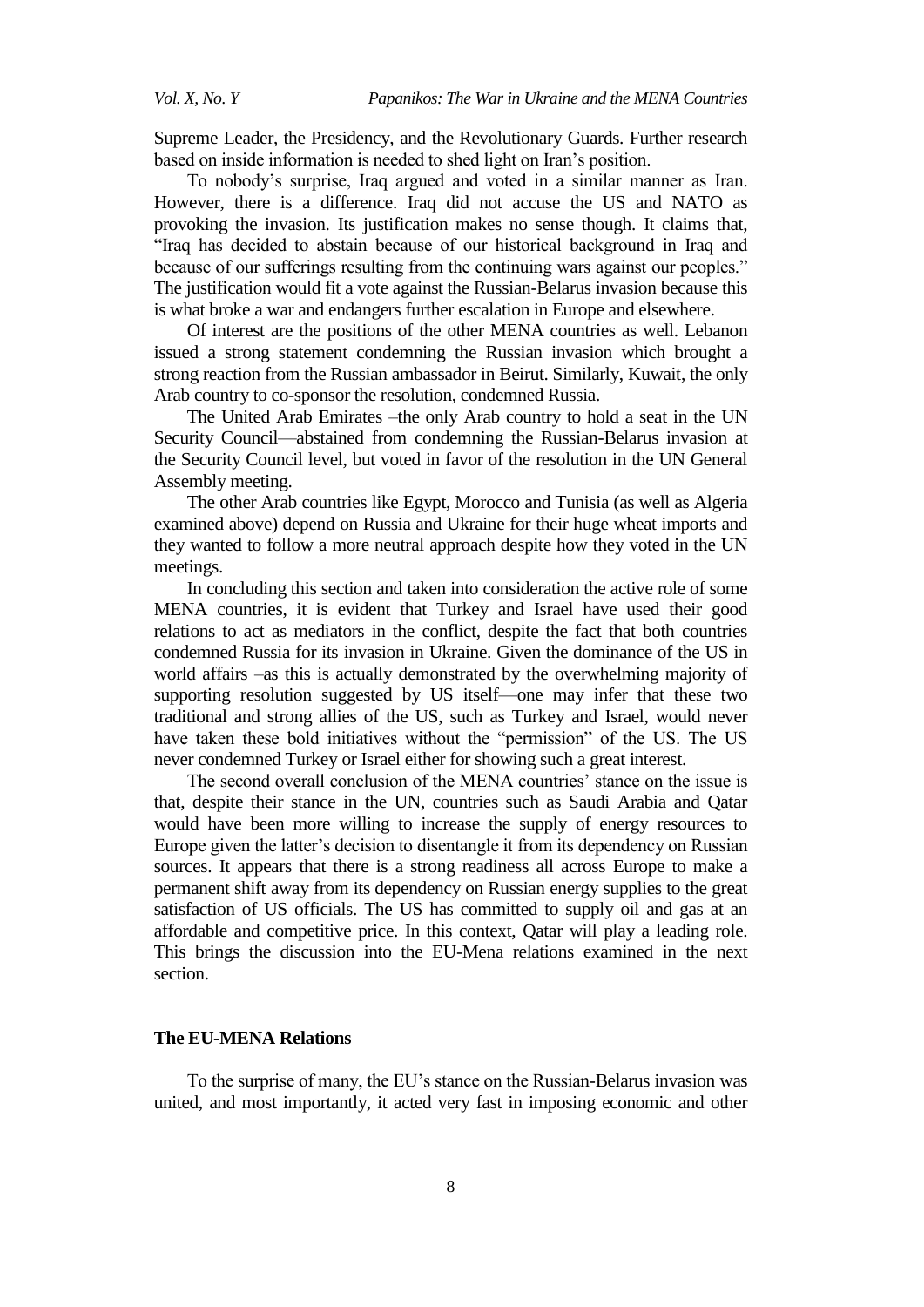$\overline{a}$ 

sanctions. The economic sanctions are imposed not only on Russia, but Belarus as well. The measures taken by the EU are unprecedented and reveal a strong disposition to move away from its past, characterized by unwillingness and indecisions to act, resulting in endless deliberations. In the case of the Russia-Belarus invasion, the EU acted quickly in closing its aerospace to Russian aircrafts, but most importantly the EU decided to deliver weapons to Ukraine. The EU is pushing other countries in the world to follow its example and the MENA countries are no exception.

As mentioned above, the EU countries are determined to end their dependency on Russian oil and gas. The EU is eager to restore the Iran Nuclear Deal of 2015 which Russia wanted to use it to pressure the US and EU by demanding that the sanctions will not undermine its economic and military relations with Iran. US vehemently rejected the Russian proposal. Once the deal is revived, then the EU will have another rich source of energy available to cut off its dependence on Russian energy supply. However, a deal is not an easy one, and even if it is achieved new challenges may emerge such as Russia using Iran to evade the EUand US-imposed sanctions. It is well known that sanctions are easily imposed on paper but very difficult to enforce when it comes to effective implementation of them. In addition, Russia sells weapons to Iran and a deal is negotiated between the two countries to sell Russian warplanes and submarines. All these will affect the EU-MENA countries' relationships and not only with Iran.

The second important new development in the EU-MENA relations is the enhanced role of Turkey. Turkey has aspirations for an eventual EU entry something that many member states reject for various reasons including political (lack of democracy<sup>8</sup>), economic integration and global stances on various issues including the threat on member states, and the Turkish invasion of Cyprus and its occupation of the 40% of the island's territory. Cyprus is a full member of the EU which includes the eurozone. Turkey is a member of NATO and therefore. at least on paper, is committed to defend any member country of NATO in the occasion of being attacked by any other country, which of course includes Russia.<sup>9</sup> Currently NATO is deploying its military resources in countries like Bulgaria, Rumania, Hungary and Slovakia. In the unfortunate event of a NATO-Russia war, Turkey cannot play a neutral role without costs. In addition, and relevant to the EU's

<sup>&</sup>lt;sup>8</sup>The arguments of democracy have been used in the Ukrainian War as well. Many pro-US positions were based that this war is not only a war of Ukrainian versus Russia, but a war of democracy and freedom against autocracy. The notion of democracy at the theoretical level and its practical implications is discussed in Meydani (2022), Papanikos (2020e, 2022f, 2022g) and Petratos (2022). <sup>9</sup>Turkey finds itself in another awkward position. Turkey is a member of NATO and in many occasions has threatened Greece with war. In such a case, NATO will find itself in the difficult position to defend a NATO member against the possible aggression of another NATO member. This might explain why the EU and the US are trying very hard to prevent such an unfortunate event. Despite the claims made in both Greece and Turkey, it is more than evident that the EU, and especially the US, has no any strategic interest to support one country against the other. Greeks blame US as being pro-Turkish while the opposite is the case with Turkey which blames the US for being pro-Greek. In the case of the EU, the situation is different because Turkey is not a member of the EU.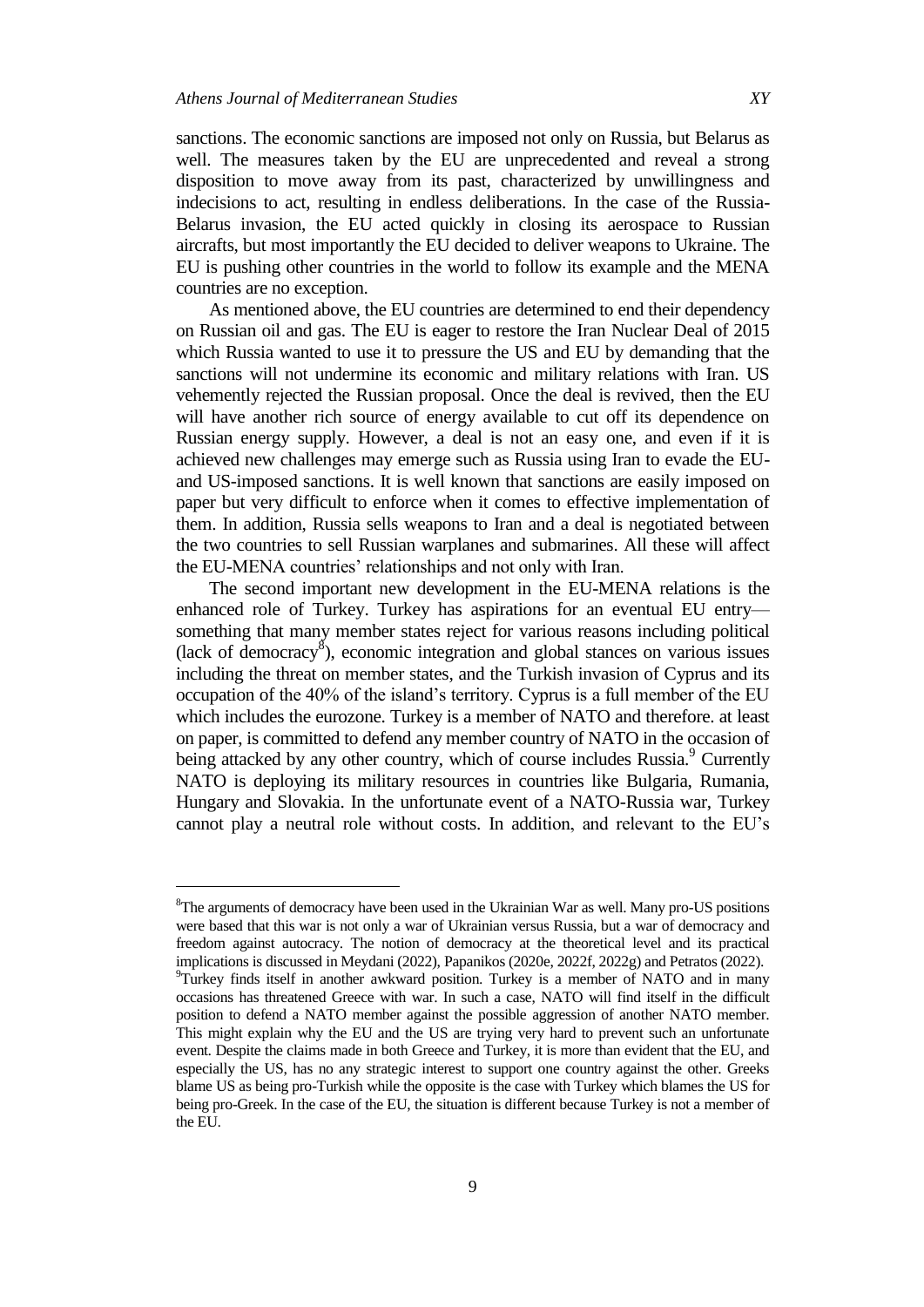interests, Turkey can play an important role with Georgia which has formally applied to become a member of EU.

The next critical EU relations are with the Gulf countries. In particular, the United Arab Emirates (UAE), Saudi Arabia and Qatar. Even though they voted in favor of the UN resolution and therefore against Russian invasion, they nevertheless think they have been left out from the EU and especially from US in their security concerns. A weaker Russia will not help their anxieties of long-term security. The EU, obviously, depends on these countries if they want to decrease their dependency on Russia. On the other hand, these countries have vital economic interests with Russia because the latter co-determines energy policy and pricing as a member of OPEC+.

The last important EU relations are with Israel which refused to follow the EU in imposing sanctions on Russia and cut ties. On the contrary, Israel will come into conflict with the EU if it continues its relations with the Russian oligarchs. Another potential source of conflict will arise if the EU reaches an agreement in Vienna, then Israel will be prompted to attack Iranian nuclear installations.

Summarizing, the EU will face many difficulties with its relations with the MENA countries. These countries do not speak with one voice and their interests are so diverse and, in many cases, antithetical, which makes EU's foreign policy with the region a very difficult one. One thing is certain: the war in Ukraine did not help in improving the EU-MENA relations.

#### **Conclusions**

The general conclusion which emerges from the above discussion is that despite the fact that the MENA countries' vote in the UN which was very similar to the overall UN voting, the differences and the strategic interests of the MENA countries in the Russian-Ukraine conflict are so diverse that one cannot explain this similarity. All countries are irrelevant in how they voted and their calls for a ceasefire and instead finding a peaceful solution via the process of a dialogue. As a matter of fact, two countries of the MENA region –Turkey and Israel—have offered their services as mediators. This is despite the fact that both countries condemned Russia for its invasion.

#### **References**

- Kaloudis S (2005) Geo-economics and the new russian foreign policy in Ukraine. In GT Papanikos (ed.), *International Research on Global Affairs,* 209–228. Athens: Athens Institute for Education and Research (ATINER).
- Meydani A (2022) Applied democracy in light of the five "iso"s of democracy. *Athens Journal of Humanities & Arts* (forthcoming).
- Papanikos GT (2000) The two great wars and the two great crises. *Archives of Economic History*, Special Issue 99–106.
- Papanikos GT (2005) *International research on global affairs.* Athens: Athens Institute for Education and Research (ATINER).